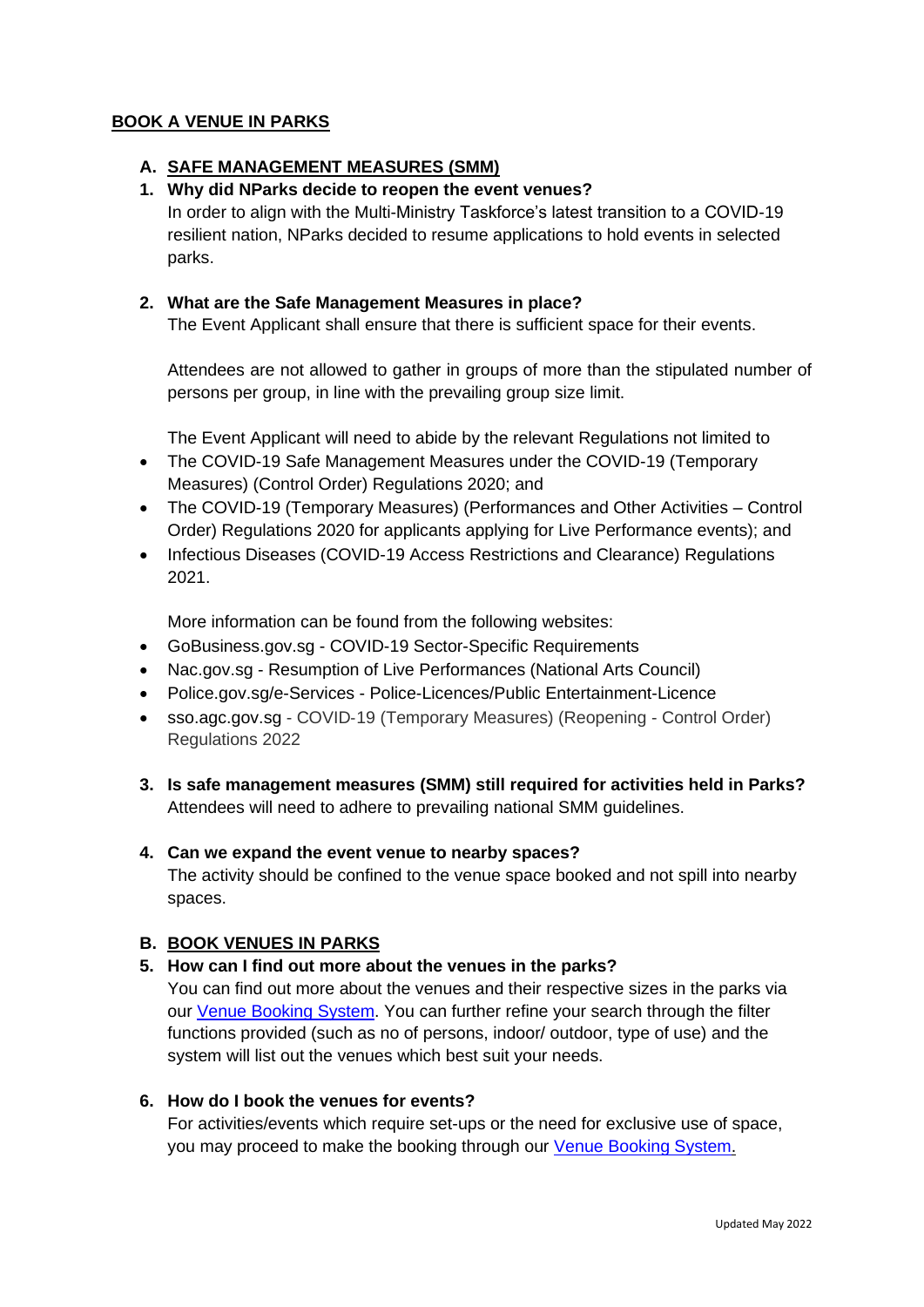For activities/events without any set-up, and/or not held at the designated event site (i.e. non-exclusive use), please provide the officer-in-charge with the following details and they will respond to you as soon as possible.

**7. Can I do a temporary booking? When will I need to make the payment for the Usage Fee? What happens if I don't wish to proceed with the booking?** You should still make your application via the [Venue Booking System,](https://www2.nparks.gov.sg/vbs/) even if it's a tentative booking, so that the venue can be reserved while the application is being processed and finalised.

For chargeable venues, a Payment Advice will be emailed to you for payment of the Usage Fee. If payment is not made within the specified period, the application will be automatically rejected. Do note that the application for the venue is approved upon receipt of the payment.

## **8. Can I arrange to see the venue first before making a booking?**

Yes, but before doing so, we advise you to first book the venue via the system, so that you can secure the date for your event tentatively at no charge. Upon receiving your application, our Parks colleagues will contact you to find out more about your event as well as to arrange for a site recce.

### **9. Are there Usage Fees applicable to book the venues?**

Yes, you may be required to pay a Usage Fee and taxes, such as goods and services tax (GST) for the use of some venues. The information on the venue charges is reflected under 'Venue details'. Do note that the approval of the application and venue reservation is subject to full payment of the Usage Fees by the Applicant to NParks.

### **10. Can I attempt to book the venue if the entire month is blocked out?**

If the venue is unavailable for booking for the whole month, it is likely to be reserved for maintenance. Please book another venue.

# **11. How do I pay for the venue that I have booked? What kind of payment does VBS accepts?**

You can log into the [Venue Booking System](https://www2.nparks.gov.sg/vbs/) to make payment for the venue with a credit card.

### **12. How can I cancel my venue booking after it has been approved?**

You can log in to the [Venue Booking System](https://www2.nparks.gov.sg/vbs/) to cancel the application. Do note that cancellation charges apply:

- 30 days or more before the commencement of the event A cancellation charge of 20% of the prevailing Usage Fees, or \$50 (whichever is higher) shall be imposed for any cancellation made.
- Less than 30 days prior to the commencement of the event A cancellation charge equivalent to the full Usage Fee shall be imposed for cancellations made.

# **13. How do I know if I have successfully placed my bookings for the venue?**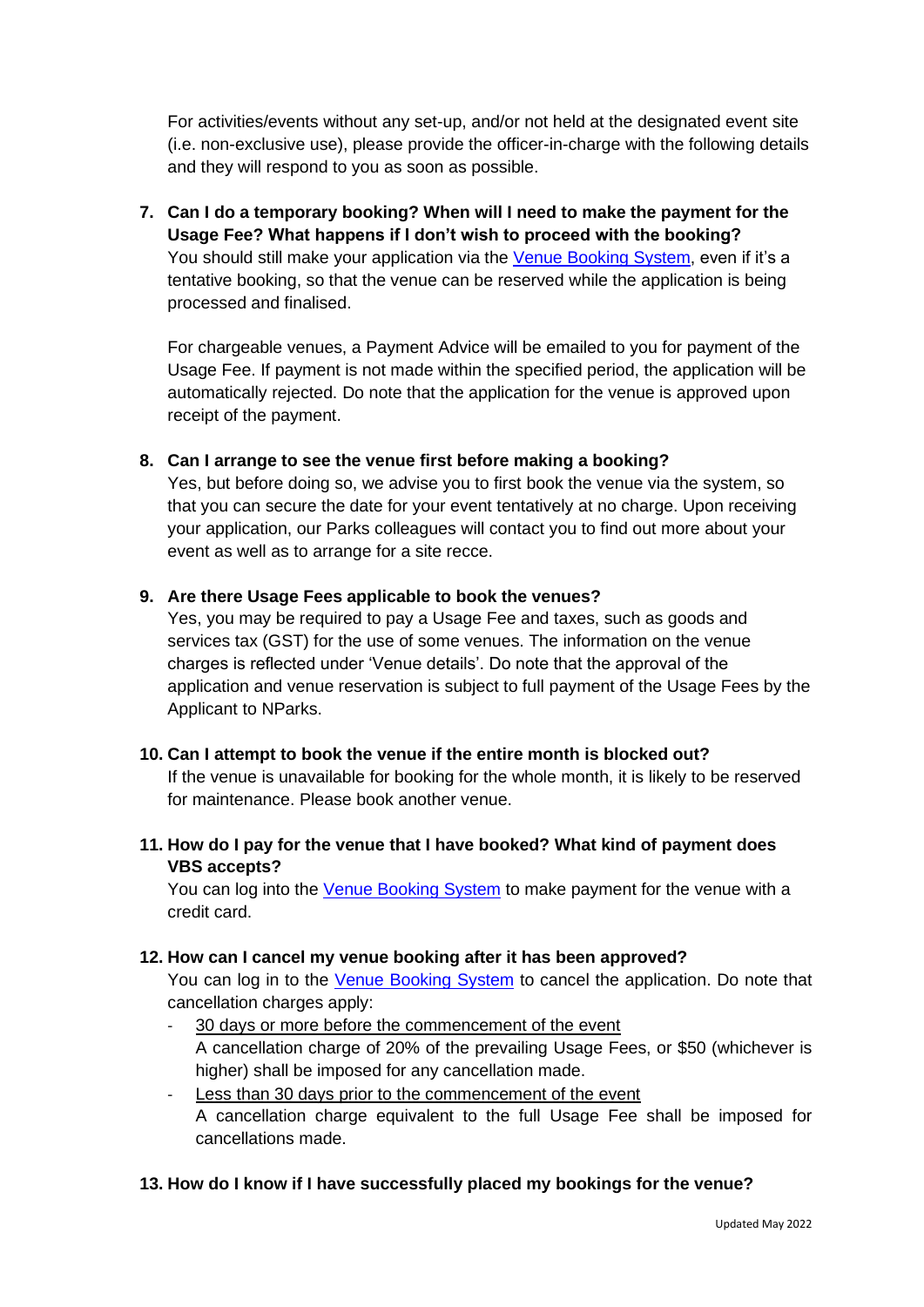You will receive an email notification from NParks with the Subject *'Booking Acknowledgement for Park Venues'* to indicate that your application has been received.

**14. There is already an existing booking on my preferred venue/date. Can I be placed on a waiting list? How?** 

If your preferred venue/date has been booked, please consider alternative venues or dates for your event.

- **15. Must I be present at the event if I am the one who booked the venue?** There is no need for the applicant to be present at the event. However, you should remain contactable during the event for urgent matters.
- **16. I need to make a booking urgently within 30 days. How do I proceed?**  You should submit the completed application at least 1 calendar month before the commencement of your event. We regret that we are unable to accept last minute bookings.
- **17. How far ahead in the year can I book the venue?**

The bookings are released six months to one year in advance. The bookings for the next year will be released on 1<sup>st</sup> July of the current year.

- **18. Does NParks provide tentage or other logistic services?** NParks only provides the use of the venue. Some event spaces have provisions for power and water supply. You can find out more when you explore our parks via the [Venue Booking System.](https://www2.nparks.gov.sg/vbs/)
- **19. Must I engage a cleansing contractor for my event, even if the event will not generate rubbish?**

The Department of Public Cleansing (DPC) which is part of National Environment Agency (NEA), monitors the cleanliness in our parks. You may consult Mr Rahim Alwi at [Rahim\\_Alwi@nea.gov.sg](mailto:Rahim_Alwi@nea.gov.sg) / 6731 9673 them for their advice.

**20. I would like to book other parks and playgrounds not listed in the Venue Booking website, how do I apply for its use?**

To apply to use other parks and playgrounds not listed in the Venue Booking website, please send the details of your booking request via [www.nparks.gov.sg/feedback.](http://www.nparks.gov.sg/feedback)

### **C. SIGN UP / LOG IN TO BOOK A VENUE**

**21. Why do I need to sign up for an account in the Venue Booking System?** 

Applicants who wish to book a venue in our parks will be required to [Sign Up](https://www2.nparks.gov.sg/vbs/) to create an account through the Venue Booking System. After you have signed up, you will be able to [Log In](https://www2.nparks.gov.sg/vbs/) anytime to monitor the status of your booking application easily, make payments, track past bookings as well as amend your bookings at your convenience. You also need not fill in your particulars again for subsequent venue applications.

### **22. What information do I need to sign up for an account?**